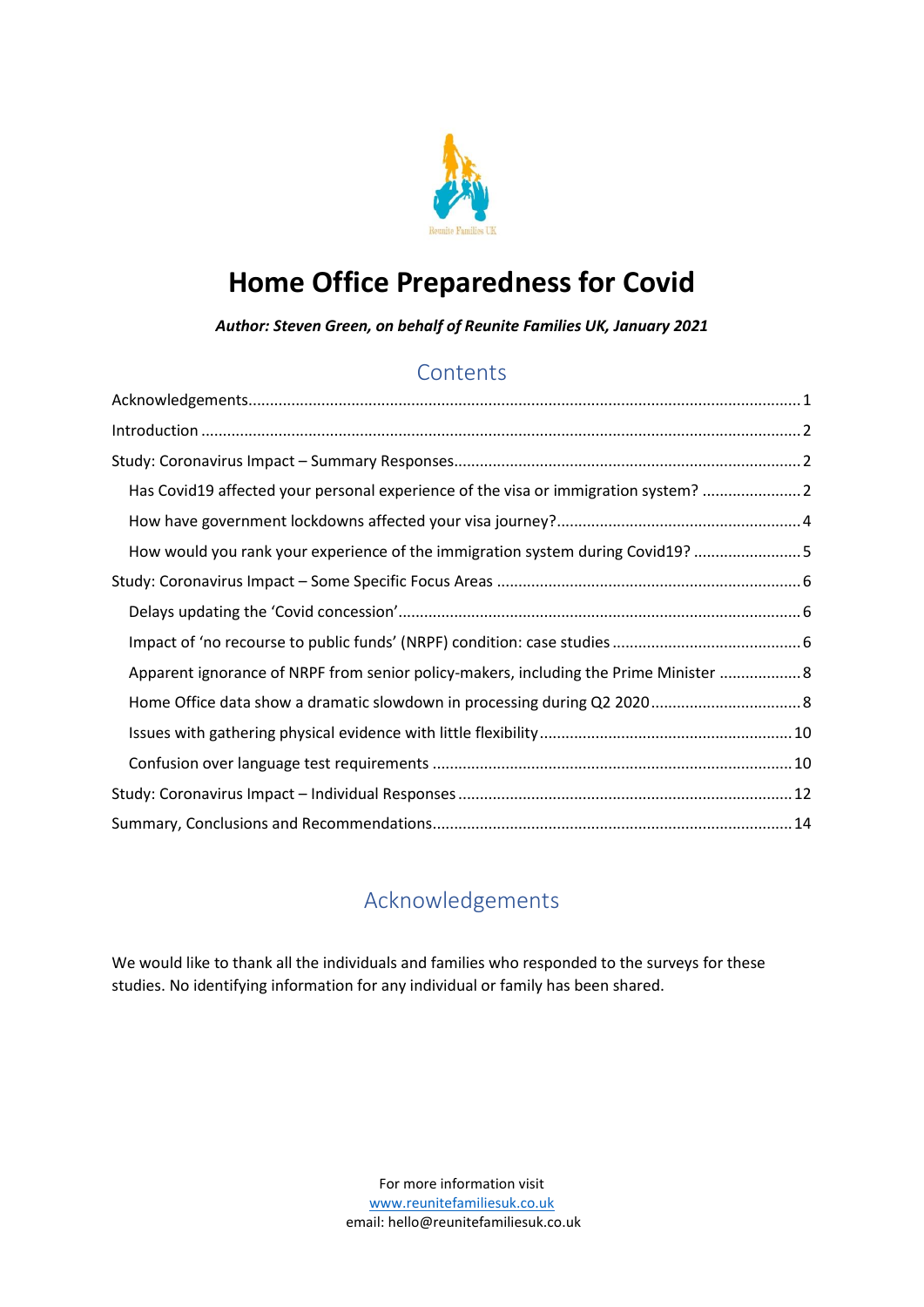# Introduction

<span id="page-1-0"></span>This study was created by **Reunite Families UK** in response to the Home Affairs Committee's call for evidence for its inquiry on Home Office preparedness for Covid-19, in particular the **Supplementary Call for Evidence** launched in January 2021. **Reunite Families UK** is a support and campaign group focusing on the impact of spousal visa rules on families.

**Reunite Families UK** previously submitted a report on the matter of Home Office preparedness in April 2020 (link:<https://committees.parliament.uk/writtenevidence/2312/default/>) which contained case studies and personal statements from those impacted at the start of the pandemic. Since that date, follow-up surveys have allowed data on the impact of the Covid lockdown on impacted families, and the Committee's call for further written evidence on *immigration and visas* provides an opportunity to supplement evidence already submitted.

# Study: Coronavirus Impact – Summary Responses

<span id="page-1-1"></span>This survey concerned itself specifically with families who had applied for a visa during the Covid-19 pandemic.

### <span id="page-1-2"></span>Has Covid19 affected your personal experience of the visa or immigration system?

Here those with direct experience of the spousal visa immigration system during the pandemic were asked to assess the impact of the process on aspects of their lives, with multiple answers allowed. The results are tabulated below:

'The experience has affected my mental health' 83%

'The experience has affected me financially' 61%

'The experience has affected my relationship with my partner' 67%

'The experience has affected my child(ren)' 28%

'The experience has affected my other close relationships' 28%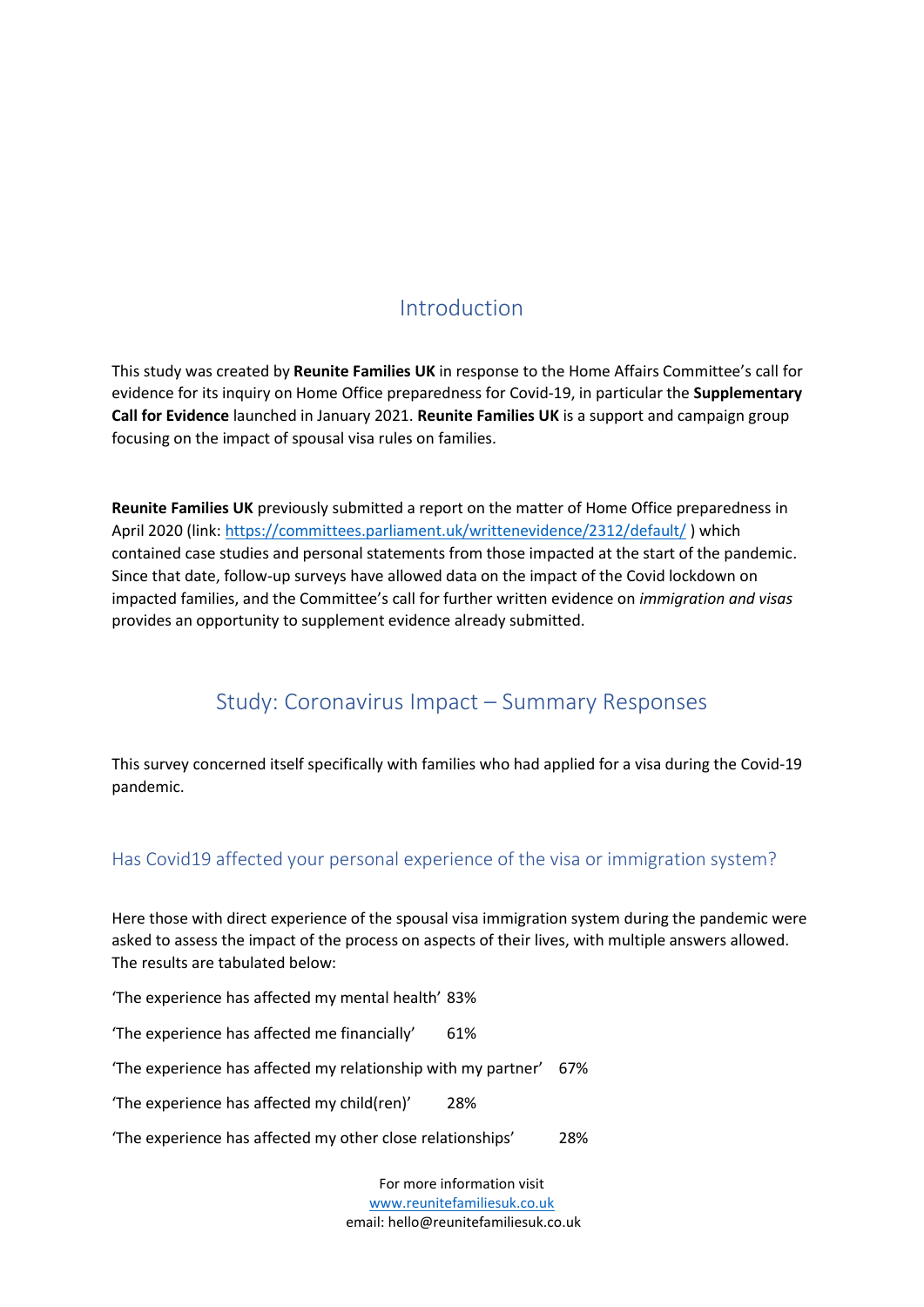(e.g. grandparents and grandchildren, close friends etc) 'The experience has affected my work performance' 61% 'The experience has affected my physical health' 61% 'It has not affected me negatively at all' 6%



It can be seen that the impact of the process on the mental health of those going through it during the time of Covid is dramatic. There is also an impact on the physical and financial health and relationships of these people, as well as work performance.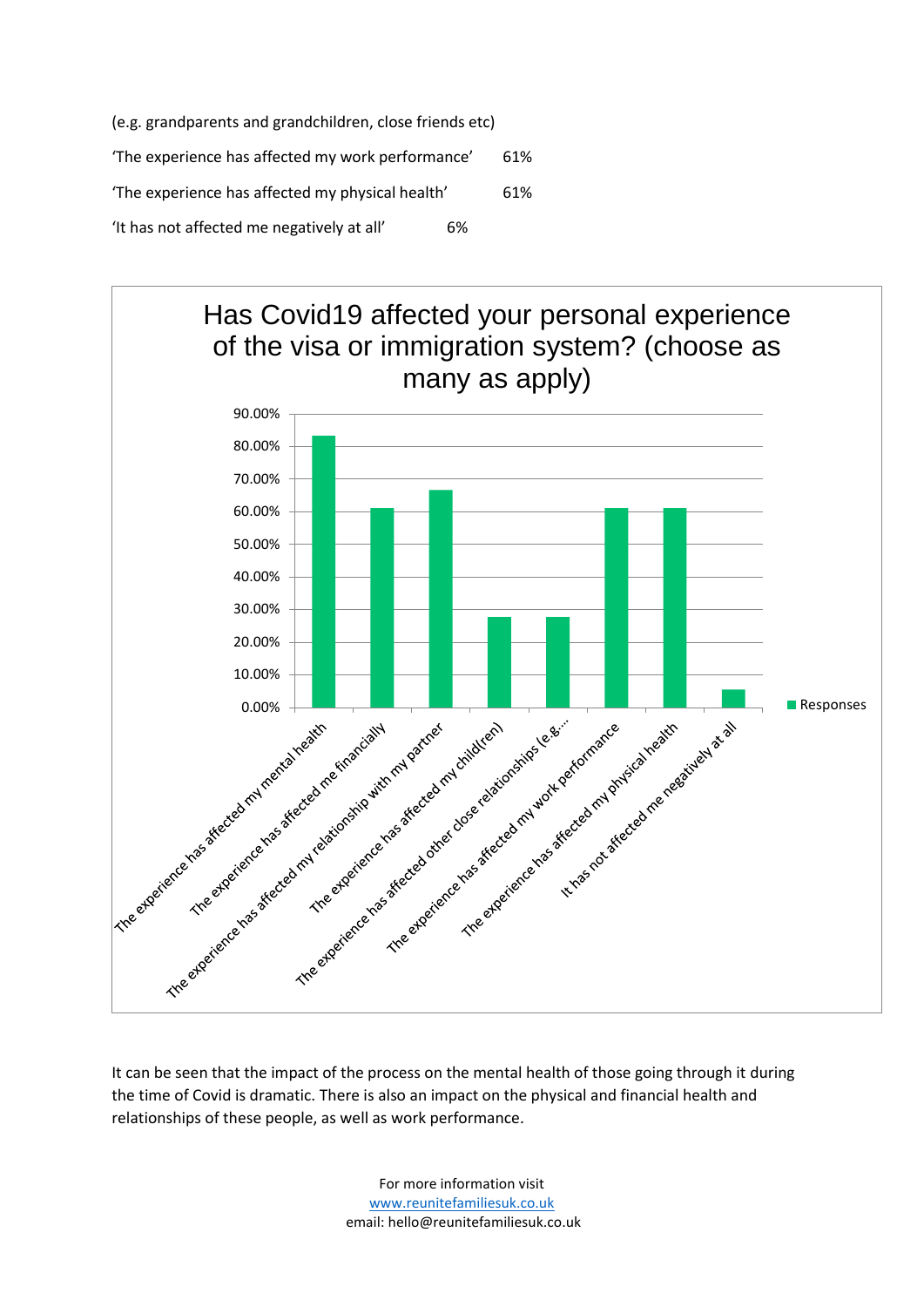The health impact of the immigration process on British families during the pandemic can be seen to be almost entirely negative, with a negative economic impact also implied (for example, when assessing the work performance of these individuals).

### <span id="page-3-0"></span>How have government lockdowns affected your visa journey?

Here those with experience of the spousal visa immigration system were asked to assess how the pandemic-related lockdowns affected different aspects of their visa process. Results are tabulated below:

| 'Financial impact through loss of hours and/or employment'     | 39% |
|----------------------------------------------------------------|-----|
| 'Delays in processing or response time'                        | 56% |
| 'Difficulty in travel for example to VACs'                     | 28% |
| 'Difficulty arranging language test'                           | 28% |
| 'Difficulty gathering other key physical evidence'             | 50% |
| 'Difficult arranging in person interview, e.g. for a passport' | 6%  |
| 'They have not affected my visa journey'                       | 11% |

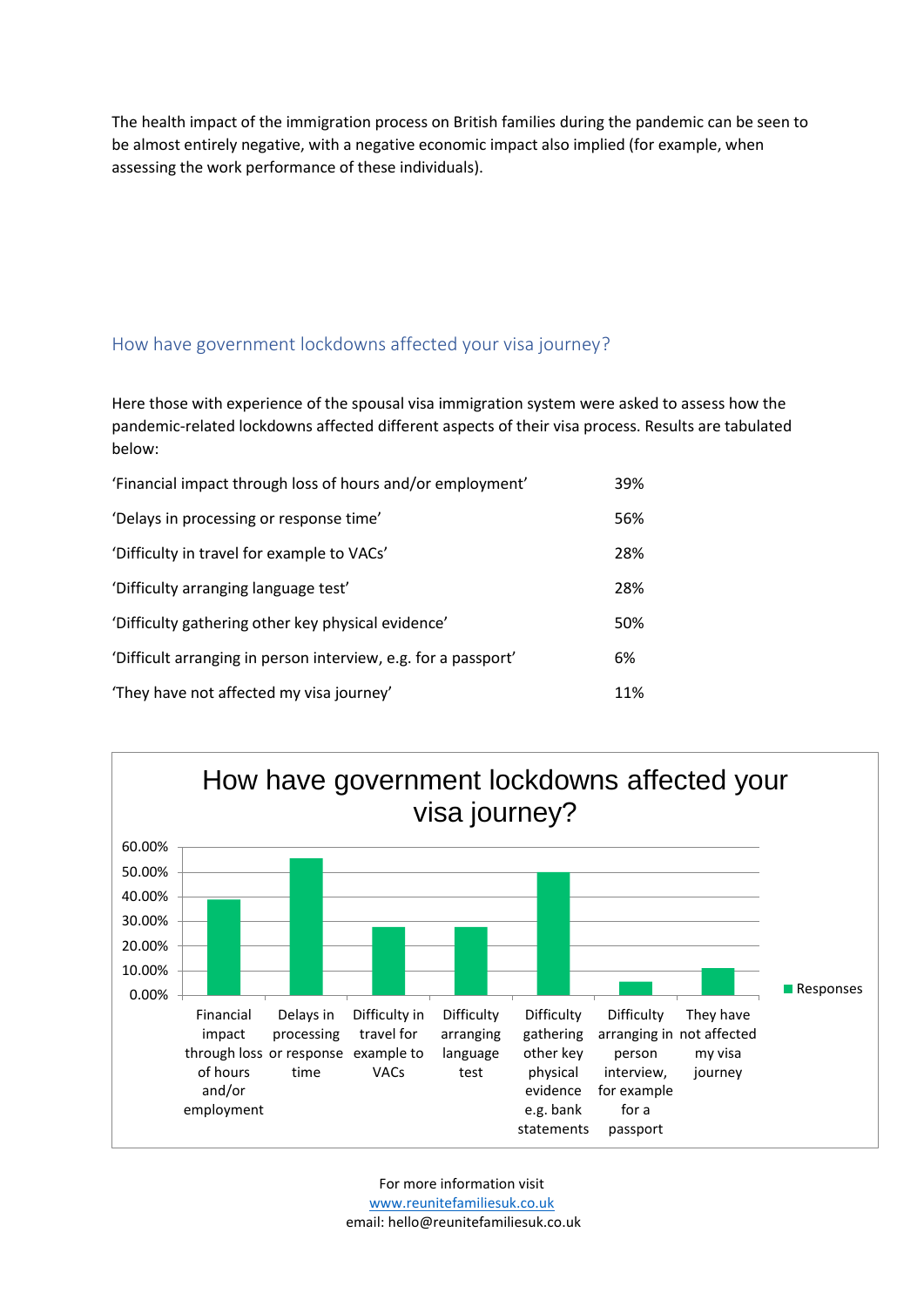It can be seen that the lockdowns have had an almost exclusively negative impact on people's experience of the visa system. 50% or more of respondents in particular reported perceived delays in processing or response time as well as gathering physical evidence as being areas of particular concern.

## <span id="page-4-0"></span>How would you rank your experience of the immigration system during Covid19?

Respondents were asked to assess their experience of the system on a 5-point scale. Results are tabulated below:

| Terrible: | 44% |
|-----------|-----|
| Poor:     | 17% |
| OK:       | 33% |
| Good:     | 0%  |
| Great:    | 0%  |

Not a single respondent reported an experience better than 'OK', with the largest group of respondents going for the most negative assessment. This should not come as a surprise given the documented delays as above, as well as the impact of the system upon people's lives and health. Clearly there are lessons to be learned here.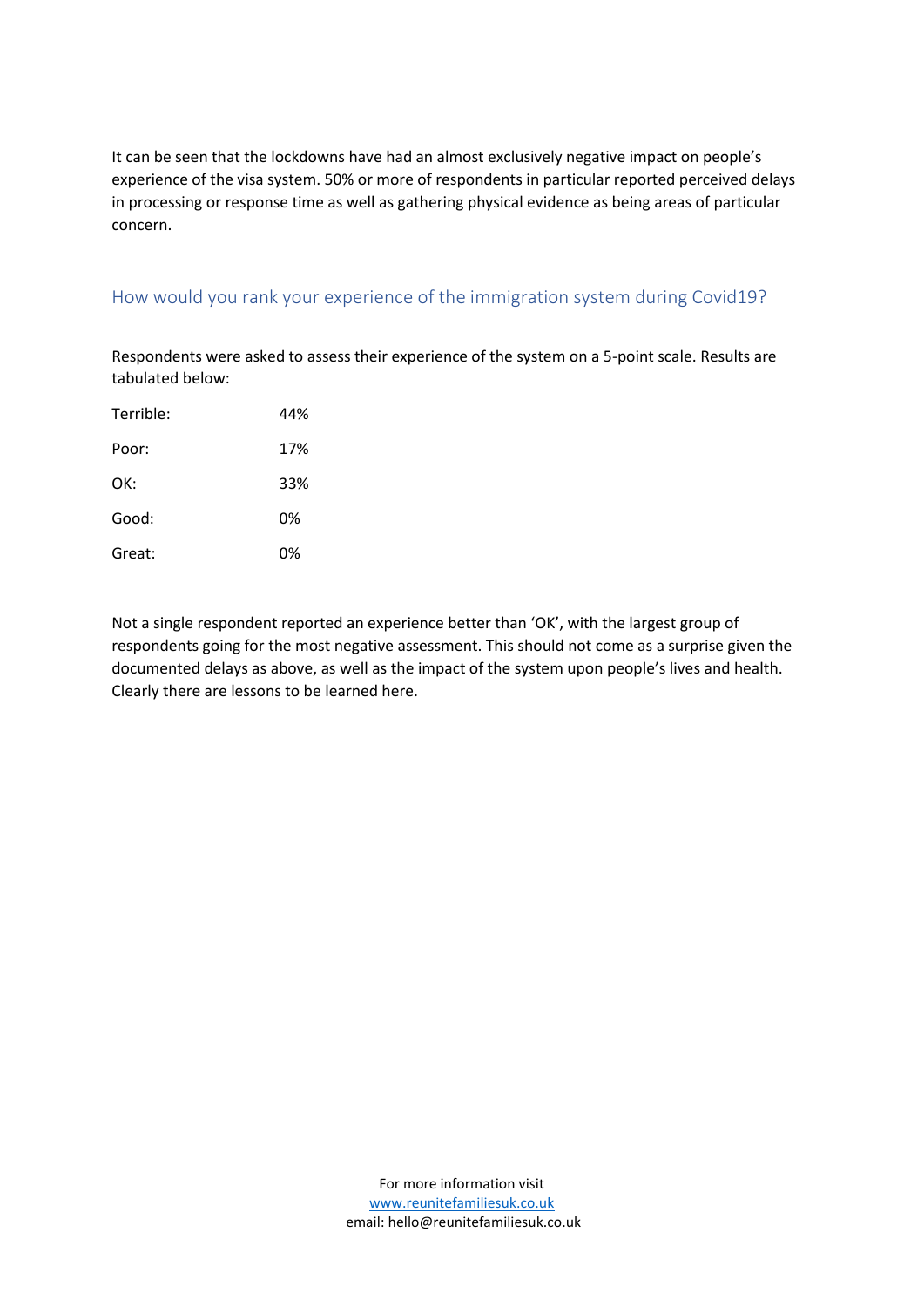# Study: Coronavirus Impact – Some Specific Focus Areas

### <span id="page-5-1"></span><span id="page-5-0"></span>Delays updating the 'Covid concession'

While we acknowledge the Home Office's 'Covid concession' which provided for temporary loss of income and employment

( [https://assets.publishing.service.gov.uk/government/uploads/system/uploads/attachment\\_data/fil](https://assets.publishing.service.gov.uk/government/uploads/system/uploads/attachment_data/file/939926/appendix-fm-1-7-financial-requirement-v5.0.pdf) [e/939926/appendix-fm-1-7-financial-requirement-v5.0.pdf](https://assets.publishing.service.gov.uk/government/uploads/system/uploads/attachment_data/file/939926/appendix-fm-1-7-financial-requirement-v5.0.pdf) - page 71), it should be noted that initially this concession ended on January 1 2021.

On January 27 2021 ( as evidenced in the *'Last updated date stamp here:'*  [https://www.gov.uk/guidance/coronavirus-covid-19-advice-for-uk-visa-applicants-and-temporary](https://www.gov.uk/guidance/coronavirus-covid-19-advice-for-uk-visa-applicants-and-temporary-uk-residents)[uk-residents](https://www.gov.uk/guidance/coronavirus-covid-19-advice-for-uk-visa-applicants-and-temporary-uk-residents) ), the Home Office finally updated the guidance – *'If you've experienced a loss of income due to coronavirus up to 31 May 2021, we will consider employment income for the period immediately before the loss of income, provided the minimum income requirement was met for at least 6 months immediately before the date the income was lost.'*

This was nearly *four weeks* after the initial guidance expired, which created a confused and anxious picture for those with renewals at or close to this date, with no updates from the Home Office during this period. Given we were at this point over nine months into the pandemic, this is a quite extraordinary delay to pass without comment.

### <span id="page-5-2"></span>Impact of 'no recourse to public funds' (NRPF) condition: case studies

The negative impact of the No Recourse to Public Funds condition has been roundly criticised in the past. As documented by Joint Council for the Welfare of Immigrants (JCWI) during the early stages of the pandemic in 2020 (link: [https://www.jcwi.org.uk/our-joint-letter-to-the-prime-minister-its-time](https://www.jcwi.org.uk/our-joint-letter-to-the-prime-minister-its-time-to-scrap-nrpf)[to-scrap-nrpf](https://www.jcwi.org.uk/our-joint-letter-to-the-prime-minister-its-time-to-scrap-nrpf) ), it pushes families into abject poverty. NRPF was also the subject of a Westminster Hall debate in October 2020 (link:<https://www.jcwi.org.uk/westminster-hall-debate-nrpf>).

The JCWI analysis gives the example of 'Peter', an overground worker who is forced to work during the pandemic despite medical advice to shield. Reports from many of our members echo this experience. Reunite Families UK's previous submission (link:

<https://committees.parliament.uk/writtenevidence/2312/default/> ) mentioned this very issue: *'Families are being plunged into poverty and the No Recourse to Public Funds is causing more hardship. Could this be lifted this for this period of time without changing the route to ILR from 5 years to 10 years? I realise this may be more for DWP but wanted to raise it.'*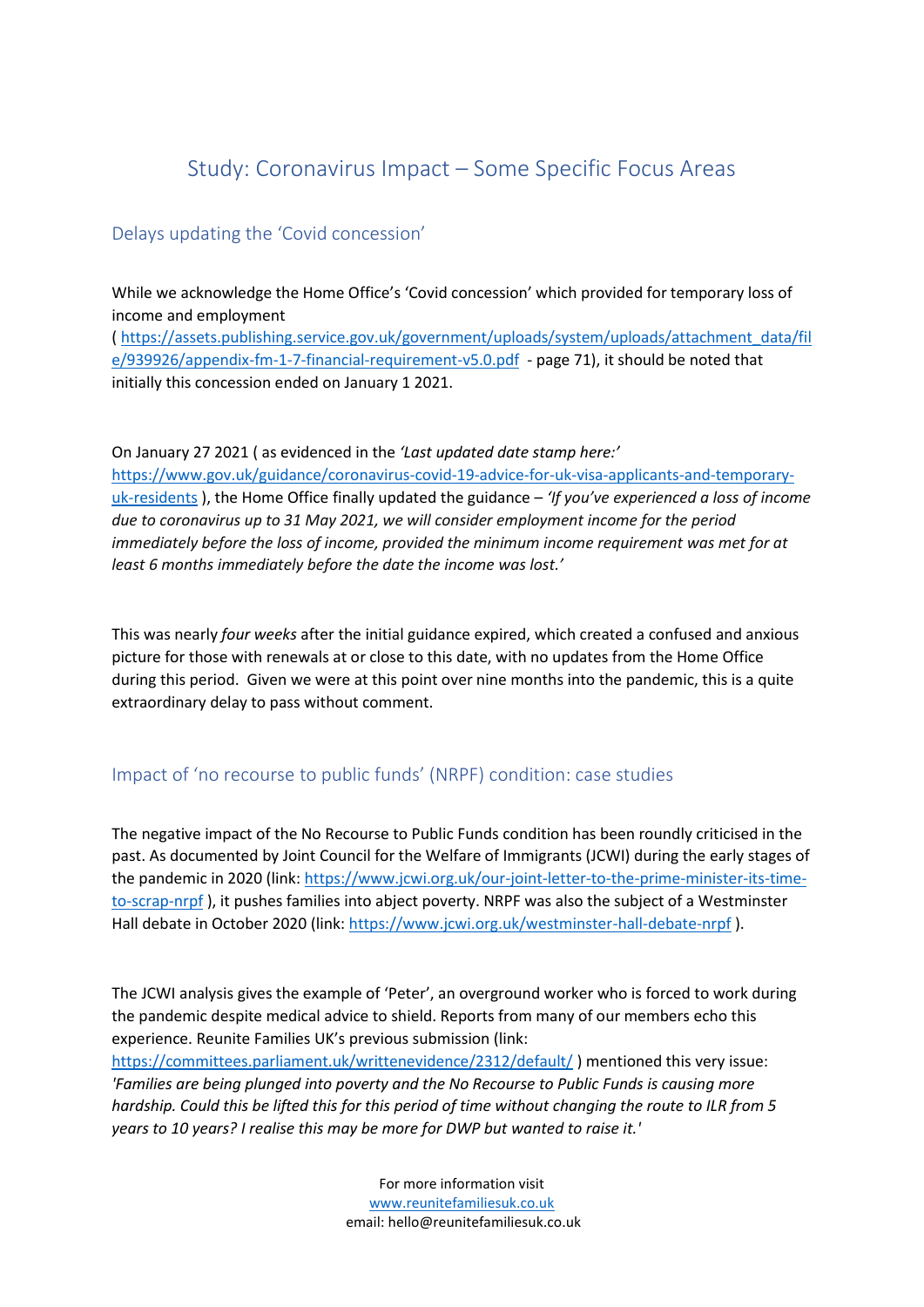Case studies from the same report echo this experience. Some examples:

*'I wanted to tell you about the vital role my husband is giving as a key worker. He is a repair technician and his role involves repairing tools used for ambulance maintenance etc. He puts his health and that of his family's at risk every day. Although my husband is a non eu on a spouse visa, he is helping this country as it is now his country and is so proud to do so.'*

'I work in a home for people with learning difficulties and my wife is here on a spouse visa and a volunteer on a farm for people with learning difficulties. What happens to us if one of us falls sick or worse? '

*'I'm a key worker and wouldn't be able to be without my husband, the Visa holder to look after our 3 kids.'*

'My husband is here on FLR. He is self employed as a builder and hasnt been able to work due to Covid 19 situation for the last month. Social distancing and not being able to buy materials has had a massive impact. I have lost my job also and we have claimed Universal Credit. We have just been told that my husband is not entitled to anything as not allowed public funds. I am sure this will be the same when it comes to self employed grants. He has paid tax and insurance since he came here 3 years ago, how is this fair? Not sure how we will cope financially in this situation we are all facing.'

*'British husband has lost his job due to School Closures. What happens to us now?'*

In particular, the threat of redundancy hangs over those with NRPF who are disproportionately likely to work in sectors worst affected by the economic crisis (such as hospitality) or to be key workers (in schools, hospitals, or other vital sectors) and these crucial sectors need much better support.

The lived experience also echoes the findings of the Citizens Advice Bureaux in 2020 (link: [https://www.citizensadvice.org.uk/about-us/policy/policy-research-topics/welfare-policy-research](https://www.citizensadvice.org.uk/about-us/policy/policy-research-topics/welfare-policy-research-surveys-and-consultation-responses/welfare-policy-research/nowhere-to-turn-how-immigration-rules-are-preventing-people-from-getting-support-during-the-coronavirus-pandemic/)[surveys-and-consultation-responses/welfare-policy-research/nowhere-to-turn-how-immigration](https://www.citizensadvice.org.uk/about-us/policy/policy-research-topics/welfare-policy-research-surveys-and-consultation-responses/welfare-policy-research/nowhere-to-turn-how-immigration-rules-are-preventing-people-from-getting-support-during-the-coronavirus-pandemic/)[rules-are-preventing-people-from-getting-support-during-the-coronavirus-pandemic/](https://www.citizensadvice.org.uk/about-us/policy/policy-research-topics/welfare-policy-research-surveys-and-consultation-responses/welfare-policy-research/nowhere-to-turn-how-immigration-rules-are-preventing-people-from-getting-support-during-the-coronavirus-pandemic/) ). *'Benefits restrictions and minimum income requirements have forced many migrants - and their family members - to continue working when it has been unsafe for them to do so. As lockdown restrictions ease, many more will face the same dilemma.'*

The issue has come up repeatedly in our own work and the situations of our members. We echo the calls of JCWI and CAB that the NRPF decision should be immediately suspended and wish to remind the Committee that the Prime Minister promised to review NRPF in 2020.

The simple fact is that the ideologically blinkered maintenance of NRPF has contributed to the spread of the pandemic by forcing people into unsafe conditions and therefore spreading the virus in workplaces and families.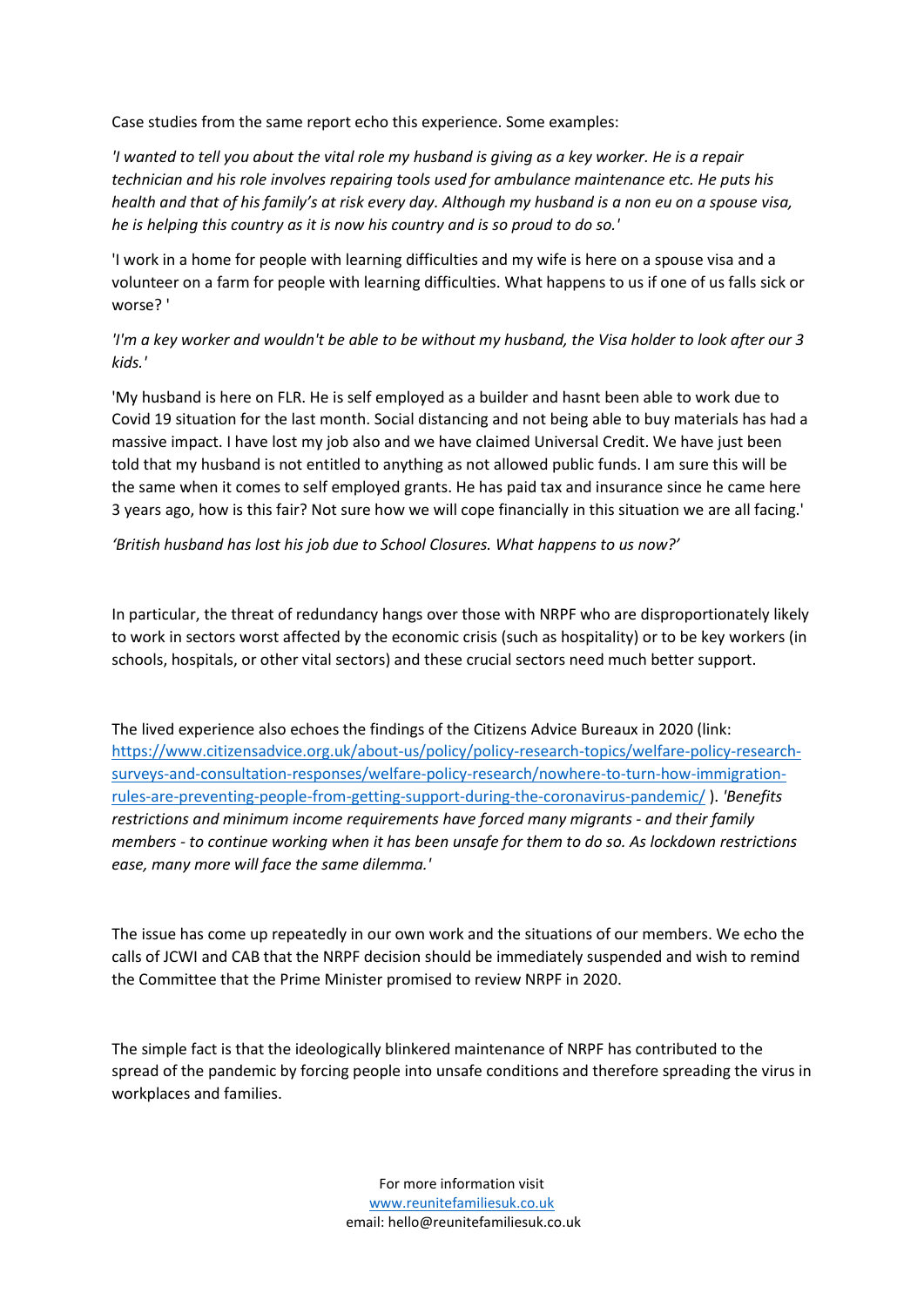**The simple fact is that 'no recourse to public funds is a public health threat' and should be suspended immediately.**

### <span id="page-7-0"></span>Apparent ignorance of NRPF from senior policy-makers, including the Prime Minister

The Prime Minister promised in 2020 to review the NRPF condition, saying: *"People who've worked hard for this country who live and work here should have support of one kind or another*". However in January 2021, he appeared to be unaware that migrants living lawfully in the UK, which would include all those in the UK on a spousal visa, would have the NRPF condition attached to their visa and therefore to be unable to access any form of state benefit (link:

<https://www.independent.co.uk/news/uk/home-news/boris-johnson-nrpf-migrant-b1787219.html> ).

The Prime Minister stated this decision was one which applied to people who are in the country illegally. This is factually untrue and suggest a level of ignorance of government policy which one should not expect from a backbench MP, let alone the Prime Minister. The Prime Minister should correct his understanding, retract his false statement, and follow up with his previous promise to review the policy, in the light of the evidence that NRPF is contributing to the pandemic.

#### <span id="page-7-1"></span>Home Office data show a dramatic slowdown in processing during Q2 2020

The Home Office's own figures (accessible via [https://www.gov.uk/government/statistical-data](https://www.gov.uk/government/statistical-data-sets/managed-migration-datasets#entry-clearance-visas-granted-outside-the-uk)[sets/managed-migration-datasets#entry-clearance-visas-granted-outside-the-uk](https://www.gov.uk/government/statistical-data-sets/managed-migration-datasets#entry-clearance-visas-granted-outside-the-uk), tab Data – Vis\_D02) show a dramatic drop off in visa processing during the most intense months of the pandemic. If we filter the processing results for family (partner) visas for 5 nations for the 4 quarters leading up to the pandemic, a dramatic picture emerges:

| 2019 | 2019 Q3 | Indonesia | Family: Partner        | <b>Issued</b> | 59 |
|------|---------|-----------|------------------------|---------------|----|
| 2019 | 2019 Q3 | Indonesia | Family: Partner        | Refused       | 11 |
| 2019 | 2019 Q3 | Indonesia | Family: Partner        | Withdrawn     |    |
| 2019 | 2019 Q4 | Indonesia | Family: Partner        | Issued        | 57 |
| 2019 | 2019 Q4 | Indonesia | Family: Partner        | Refused       | 3  |
| 2020 | 2020 Q1 | Indonesia | <b>Family: Partner</b> | <b>Issued</b> | 34 |
| 2020 | 2020 Q1 | Indonesia | <b>Family: Partner</b> | Refused       | 6  |
| 2020 | 2020 Q2 | Indonesia | Family: Partner        | <b>Issued</b> | 3  |
| 2020 | 2020 Q2 | Indonesia | <b>Family: Partner</b> | Refused       | 1  |

| 2019 | 2019 Q3      | Turkey | <b>Family: Partner</b> | <b>Issued</b> |    |
|------|--------------|--------|------------------------|---------------|----|
|      | 2019 2019 Q3 | Turkev | <b>Family: Partner</b> | Refused       | 35 |
| 2019 | 2019 Q3      | Turkev | <b>Family: Partner</b> | Withdrawn     |    |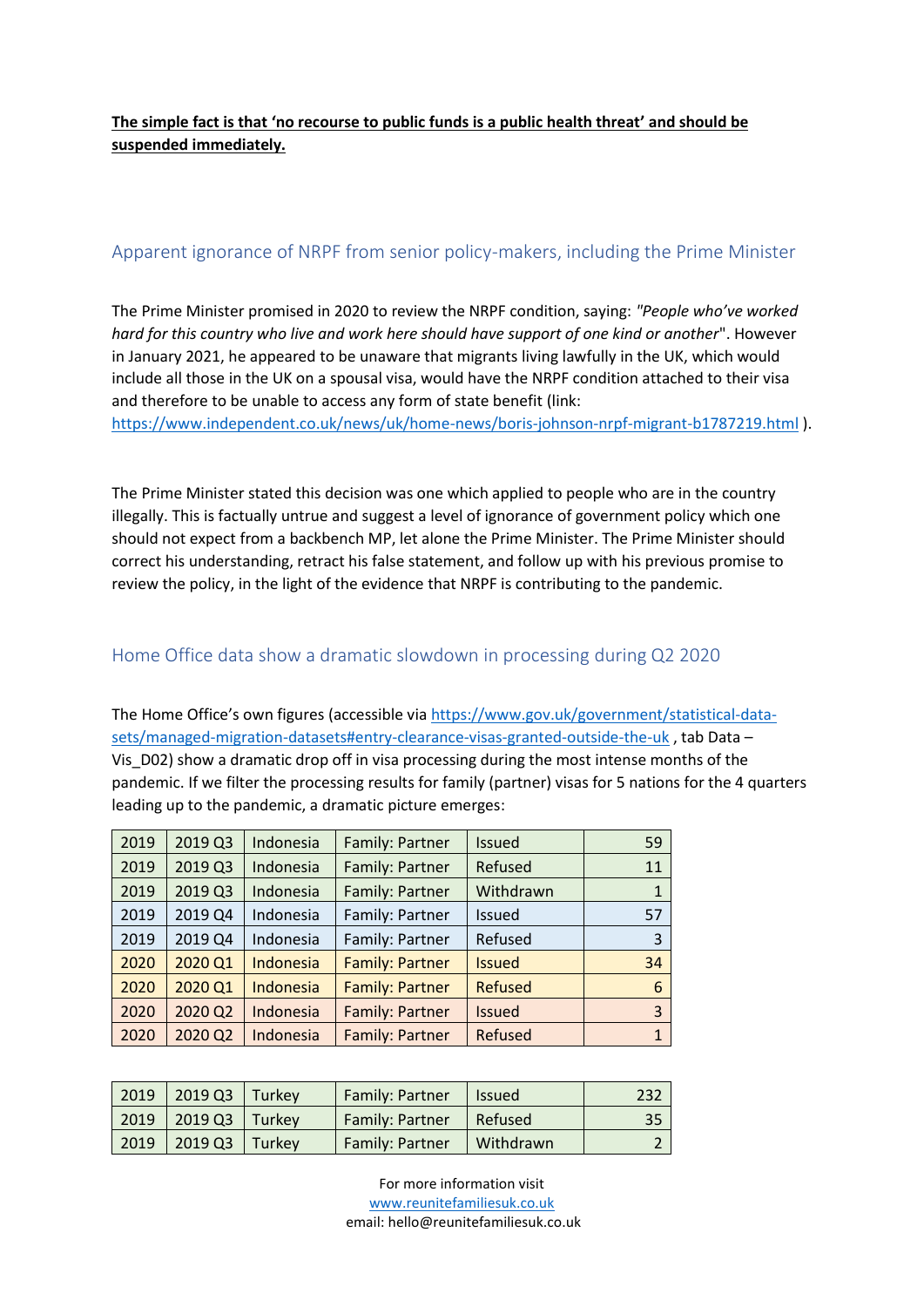| 2019 | 2019 Q4 | Turkey        | Family: Partner        | <b>Issued</b>  | 274 |
|------|---------|---------------|------------------------|----------------|-----|
| 2019 | 2019 Q4 | Turkey        | Family: Partner        | Refused        | 27  |
| 2020 | 2020 Q1 | <b>Turkey</b> | <b>Family: Partner</b> | <b>Issued</b>  | 207 |
| 2020 | 2020 Q1 | <b>Turkey</b> | <b>Family: Partner</b> | <b>Refused</b> | 11  |
| 2020 | 2020 Q1 | <b>Turkey</b> | <b>Family: Partner</b> | Withdrawn      |     |
| 2020 | 2020 Q2 | <b>Turkey</b> | Family: Partner        | <b>Issued</b>  | 49  |
| 2020 | 2020 Q2 | <b>Turkey</b> | Family: Partner        | Withdrawn      |     |

| 2019 | 2019 Q3 | <b>USA</b> | Family: Partner        | <b>Issued</b>  | 672 |
|------|---------|------------|------------------------|----------------|-----|
| 2019 | 2019 Q3 | <b>USA</b> | Family: Partner        | Refused        | 78  |
| 2019 | 2019 Q3 | <b>USA</b> | Family: Partner        | Withdrawn      | 6   |
| 2019 | 2019 Q4 | <b>USA</b> | Family: Partner        | <b>Issued</b>  | 730 |
| 2019 | 2019 Q4 | <b>USA</b> | Family: Partner        | Refused        | 60  |
| 2019 | 2019 Q4 | <b>USA</b> | Family: Partner        | Withdrawn      | 3   |
| 2020 | 2020 Q1 | <b>USA</b> | <b>Family: Partner</b> | <b>Issued</b>  | 602 |
| 2020 | 2020 Q1 | <b>USA</b> | <b>Family: Partner</b> | <b>Refused</b> | 32  |
| 2020 | 2020 Q1 | <b>USA</b> | <b>Family: Partner</b> | Withdrawn      | 3   |
| 2020 | 2020 Q2 | <b>USA</b> | Family: Partner        | <b>Issued</b>  | 13  |

| 2019 | 2019 Q3 | Japan | Family: Partner        | <b>Issued</b>  | 76 |
|------|---------|-------|------------------------|----------------|----|
| 2019 | 2019 Q3 | Japan | Family: Partner        | Refused        | 10 |
| 2019 | 2019 Q3 | Japan | Family: Partner        | Withdrawn      |    |
| 2019 | 2019 Q4 | Japan | Family: Partner        | <b>Issued</b>  | 68 |
| 2019 | 2019 Q4 | Japan | Family: Partner        | Refused        | 4  |
| 2019 | 2019 Q4 | Japan | Family: Partner        | Withdrawn      |    |
| 2020 | 2020 Q1 | Japan | <b>Family: Partner</b> | <b>Issued</b>  | 61 |
| 2020 | 2020 Q1 | Japan | <b>Family: Partner</b> | <b>Refused</b> | 5  |
| 2020 | 2020 Q2 | Japan | <b>Family: Partner</b> | <b>Issued</b>  | 9  |
| 2020 | 2020 Q2 | Japan | <b>Family: Partner</b> | Refused        |    |

| 2019 | 2019 Q3 | Nigeria        | Family: Partner        | Issued         | 358 |
|------|---------|----------------|------------------------|----------------|-----|
| 2019 | 2019 Q3 | Nigeria        | <b>Family: Partner</b> | Refused        | 74  |
| 2019 | 2019 Q3 | Nigeria        | Family: Partner        | Withdrawn      | 2   |
| 2019 | 2019 Q4 | Nigeria        | Family: Partner        | <b>Issued</b>  | 381 |
| 2019 | 2019 Q4 | Nigeria        | Family: Partner        | Refused        | 97  |
| 2019 | 2019 Q4 | Nigeria        | Family: Partner        | Withdrawn      |     |
| 2020 | 2020 Q1 | <b>Nigeria</b> | <b>Family: Partner</b> | <b>Issued</b>  | 392 |
| 2020 | 2020 Q1 | <b>Nigeria</b> | <b>Family: Partner</b> | <b>Refused</b> | 65  |
| 2020 | 2020 Q2 | <b>Nigeria</b> | <b>Family: Partner</b> | <b>Issued</b>  | 8   |
| 2020 | 2020 Q2 | Nigeria        | <b>Family: Partner</b> | Refused        | 1   |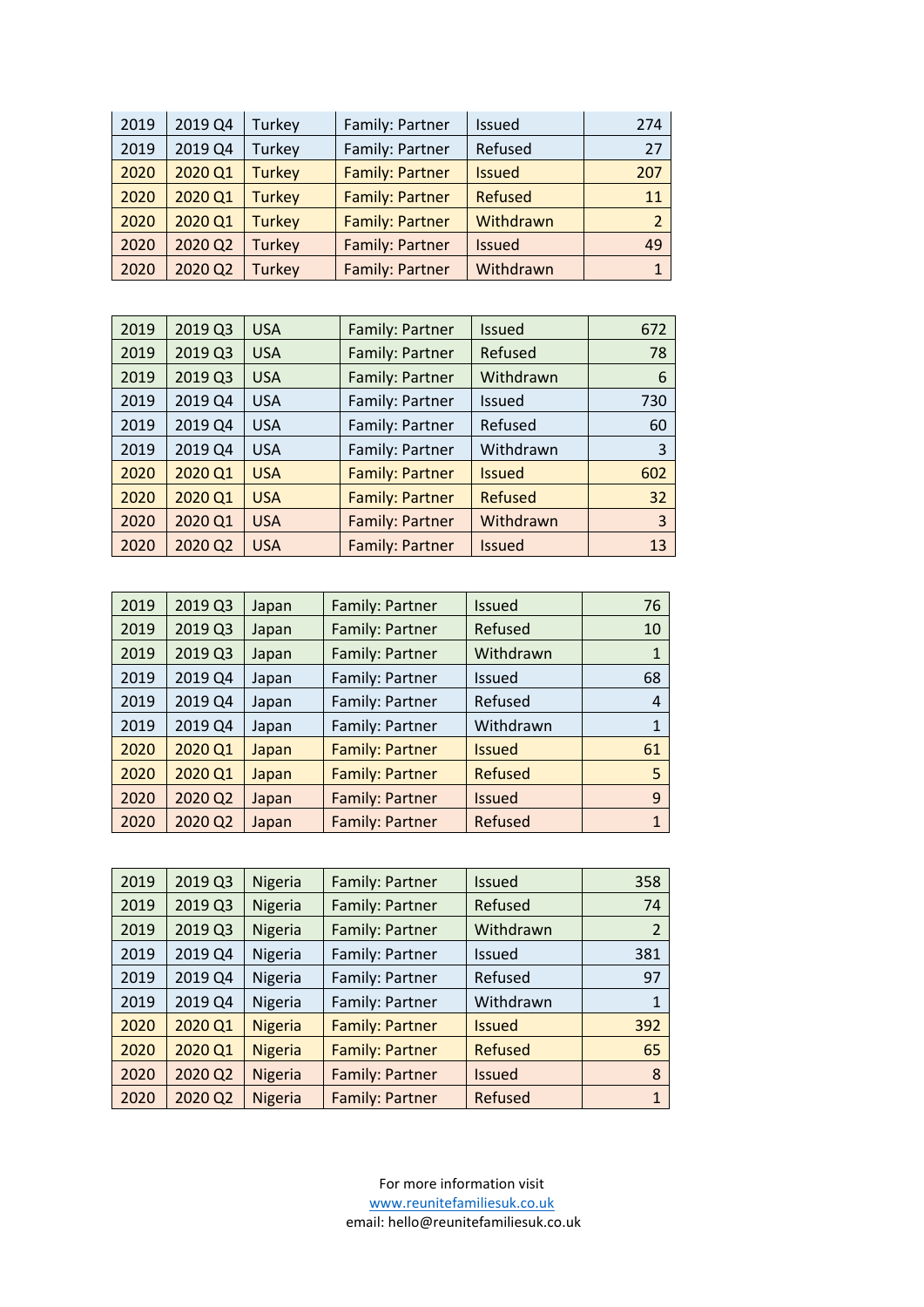The drop-off is clear, and needs little explanation. Between Q1 and Q2 2020, according to the Home Office's own figures, Indonesia saw a 90% drop in processing partner(visa) applications, Turkey saw a 77% drop in processing these applications, Japan saw an 85% drop. During the same period, the USA and Nigeria saw incredible drops of 97% and 98% in processing partner visas, respectively.

These five nations are representative (we chose Indonesia, Turkey, and the USA as the three most common nations among our sample and added Japan and Nigeria to enhance the geographical and cultural range) – but we see similar proportional drops for all nations during the pandemic via the Home Office's own datasets. It is not unreasonable to attribute these to additional Home Office delays, which were also self-reported on the online groups polled for respondents.

We should concede here in mitigation that figures available for Q3 2020 show a recovery to more normal levels of processing. We eagerly await the figures for Q4 2020 and Q1 2021 to see whether processing efficiency was maintained during these quarters or whether a further drop-off was again experienced.

### <span id="page-9-0"></span>Issues with gathering physical evidence with little flexibility

We also see a large proportion of people reporting issues with gathering physical evidence. For example, the Family Migration rules for financial evidence (accessible here: [https://assets.publishing.service.gov.uk/government/uploads/system/uploads/attachment\\_data/file](https://assets.publishing.service.gov.uk/government/uploads/system/uploads/attachment_data/file/934644/appendix-fm-1-7-financial-requirement-v4.0-gov-uk.pdf) [/934644/appendix-fm-1-7-financial-requirement-v4.0-gov-uk.pdf](https://assets.publishing.service.gov.uk/government/uploads/system/uploads/attachment_data/file/934644/appendix-fm-1-7-financial-requirement-v4.0-gov-uk.pdf) ) require that *'Bank statements must be on official bank stationery. Alternatively, electronic bank statements can also be accepted for all bank accounts (the account itself does not have to be exclusively online) as long as they are either accompanied by a letter from the bank on its headed stationery confirming that the documents are authentic or which bear the official stamp of the issuing bank on every page. '*

This is, to say the least, not an easy request for fulfil during a global pandemic and lockdown and we would request that this be updated to reflect  $21<sup>st</sup>$  century practices.

### <span id="page-9-1"></span>Confusion over language test requirements

Respondents reported difficulty with for example getting evidence for language tests, with local VACs in some cases giving conflicting and contradictory advice as to whether such tests were required during the pandemic, or as reported by the Home Office Minister ( see: <https://www.theyworkforyou.com/wrans/?id=2020-10-07.100424.h> ) that exemptions were in place.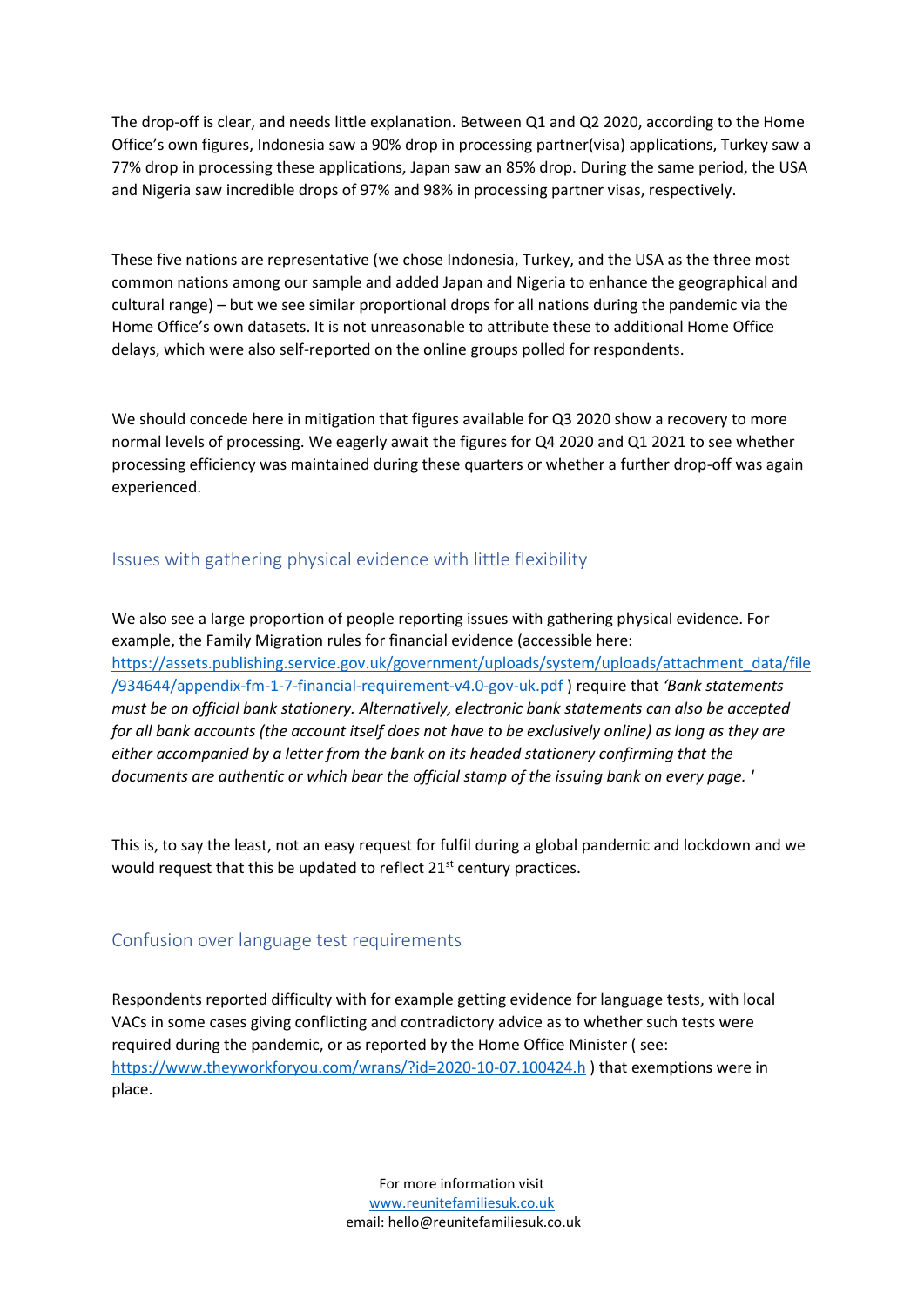Via a Freedom of Information request (see:

[https://www.whatdotheyknow.com/request/question\\_about\\_exemptions\\_to\\_lan](https://www.whatdotheyknow.com/request/question_about_exemptions_to_lan) ) we have received the response that for the sample month of August 2020, the number of exemptions to the English language requirement for overseas entry clearance visas was (rounded to the nearest 5) zero ( see:

[https://www.whatdotheyknow.com/request/698360/response/1693872/attach/html/5/FOI%20Res](https://www.whatdotheyknow.com/request/698360/response/1693872/attach/html/5/FOI%20Response%2061117%20S%20Green%20V1.0.pdf.html) [ponse%2061117%20S%20Green%20V1.0.pdf.html](https://www.whatdotheyknow.com/request/698360/response/1693872/attach/html/5/FOI%20Response%2061117%20S%20Green%20V1.0.pdf.html) ).

This Freedom of Information request result appears on the face of it to contradict the Minister's assertion linked above that *'those applying to enter the UK … on the basis of family or private life can apply for an exemption if the test centre was closed or if they were unable to travel due to Covid-19.'* The lived experience of our members indeed is that such exemptions were not in practice available which created extra stress and expense as advice from VACs was contradictory and confusing, and led members to believe that it was possible to apply without the exemption. The messaging was to say the least unclear.

All of the above builds a picture of a somewhat confused response which added to delays to individuals and consequent impacts on their lives and health.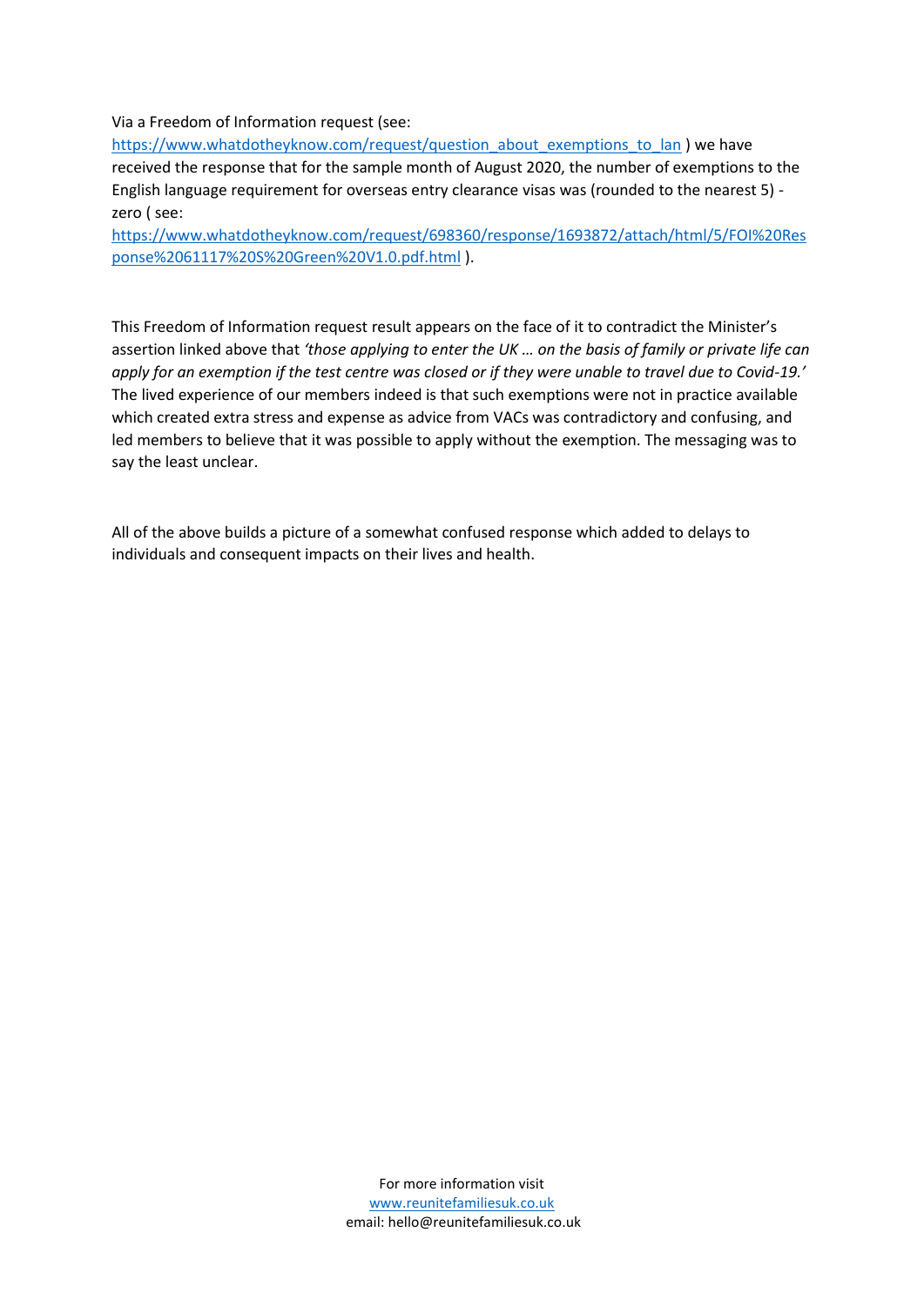# Study: Coronavirus Impact – Individual Responses

<span id="page-11-0"></span>As well as looking at quantitative responses, during the survey we asked our respondents to describe their experienced individually via a series of questions. A selection is below.

**Respondents were asked to describe how Covid-19 and associated lockdowns affected their visa journey**

*'Application was delayed 4months as IELTS was unavailable. Also wanted to use priority option but no longer available.'*

'My application was delayed until August because TLS centre in Serbia opened in July and is working only 2 days a week.'

*'Delays. Received email from Home Office that due do pandemic, processing times are longer.'*

'Waiting for a decision since 7 months now.'

*'Our case must be heard in person due to the complex nature of the case. The courts being closed since March means that proceedings have not continued.'*

**Respondents were asked to comment on how their experience of the process impacted their health**

*'The ongoing stress & lack of a 2nd income & my income being cut due to less hours are affecting me physically and emotionally.'*

'My son (18) told me that he would look after his sister (12) if my visa is denied.'

*'I have suffered from severe anxiety and more recently depression. This is a result of a lack of support this past year whilst I undertook teacher training as a single parent due to immigration rules prevent our family from being reunited.'*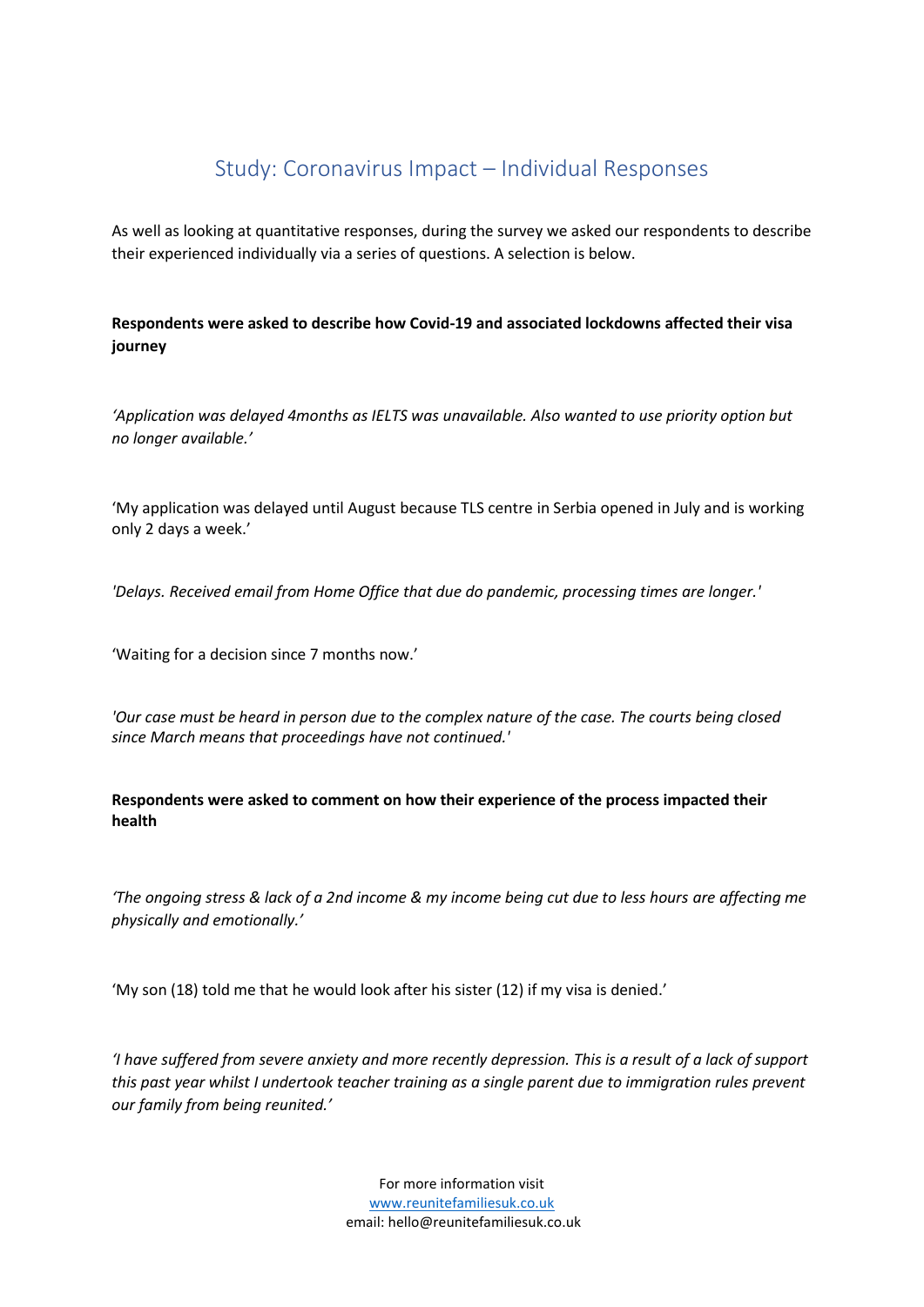'If we don't sort this visa we will have to separate because our mental health is very bad. We can't Skype anymore it's not a life.'

*'My husband has NRPF and was one of the many who were not entitled to self-employment scheme, meaning when lockdown happened, he had no income and had to rely on mine.'*

'I've moved from South Africa to London to start a new job and have been completely alone here for 8 months due to Covid visa delays. Its been the most difficult time for me and family.'

#### **Finally, respondents were asked to for any additional comments on the system**

'I am near destitute and depend on the visa being approved, to have the right to work and provide for my two British children.'

*'It is a miserable, degrading, anxiety inducing system. My fiancé is a doctor with the NHS and I did my Master's degree in Law in Scotland and it has been very difficult for us.'*

'Disgusting regardless of pandemic or not.'

*'Don't think the Government quite realizes the huge emotional toll this visa process takes on applicants at the best of times let alone during COVID-19. I am a British citizen and I am about ready to give up on living in the UK so that I can be with my partner. I've had a comparatively easy situation to many others as I meet the MIR and no kids involved so I can only imagine the suffering and despair of others.'*

'We paid the extortion visa fee on the day of application in advance. No response, no service from HO for such an expensive product (visa, almost £ 3000).'

*'As I mentioned earlier, we were coming to the end of a year long journey after applying for an EEA family permit in March 2019. After our refusal in August, we immediately applied for an appeal and due to the complex nature of our case, this was granted and it was agreed it must be heard in person. We have now been stuck since March with no rescheduling of our hearing so are enduring further waiting which results in hardship for myself, my partner and our daughter.'*

'Can't complete requirements to apply. Offices are closed down. '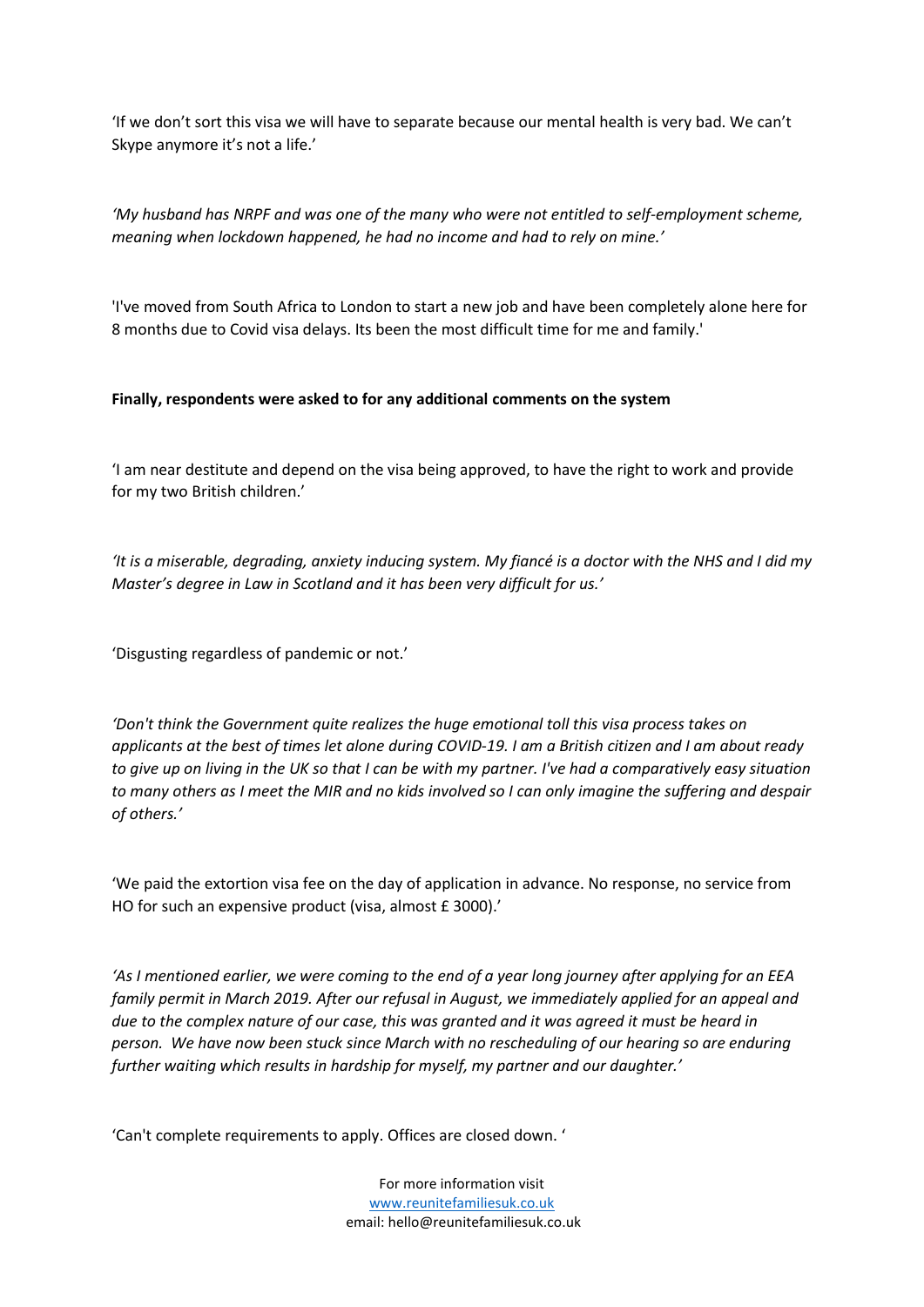*'I've emailed them to allow me to attend funeral of my husband's half-sister and they never responded to me. Funeral has passed.'*

'I just hoped they were more accommodating to vulnerable people who needed to be together through this hard time.'

*'We managed to get our further leave to remain in JUST before lockdown and were very nervous about what would happen. We did however get a positive response in about a month I think it was.'*

<span id="page-13-0"></span>'Too expensive for poor service.'

# Summary, Conclusions and Recommendations

The overwhelmingly negative responses from Home Office service users during the time of Covid should be a 'lesson learned' both from COVID-19 and for the immigration system in general. We also note that such delays have a significant human impact, in the form of mental health, and due consideration for wellbeing of British people, their overseas partners, and children should be given here.

We would like to make the following recommendations that could have alleviated the impact:

#### **i/ Consideration and support for health and wellbeing – both adults and children.**

The spousal visa process should be streamlined both because of lengthy delays and the welldocumented impact on the mental and physical health of those going through the system.

The impacts on health were already hinted at in the APPG Migration's 2013 report and the Children's Commissioner's 2015 report, as well as online blogs documenting the stories and visa journeys of those impacted (for example, 'Love Letters to the Home Office', the BritCits blog, and the Family Immigration Alliance, all of which are referenced in the bibliography). This was further supported by Reunite Families UK's and Bristol University's 2020 'Kept Apart' e-book and project. A more detailed study is needed here.

Consideration should be given for specialist support for those going through the process, given the extreme trauma and stress created by the visa process, on both adults and children.

In particular, it is too early to truly assess the long-term psychological impact on children. Whilst the study reports that if anything children in these situations may show greater resilience than adults, long-term hidden damage may be present and should be the subject of long-term specialist tracking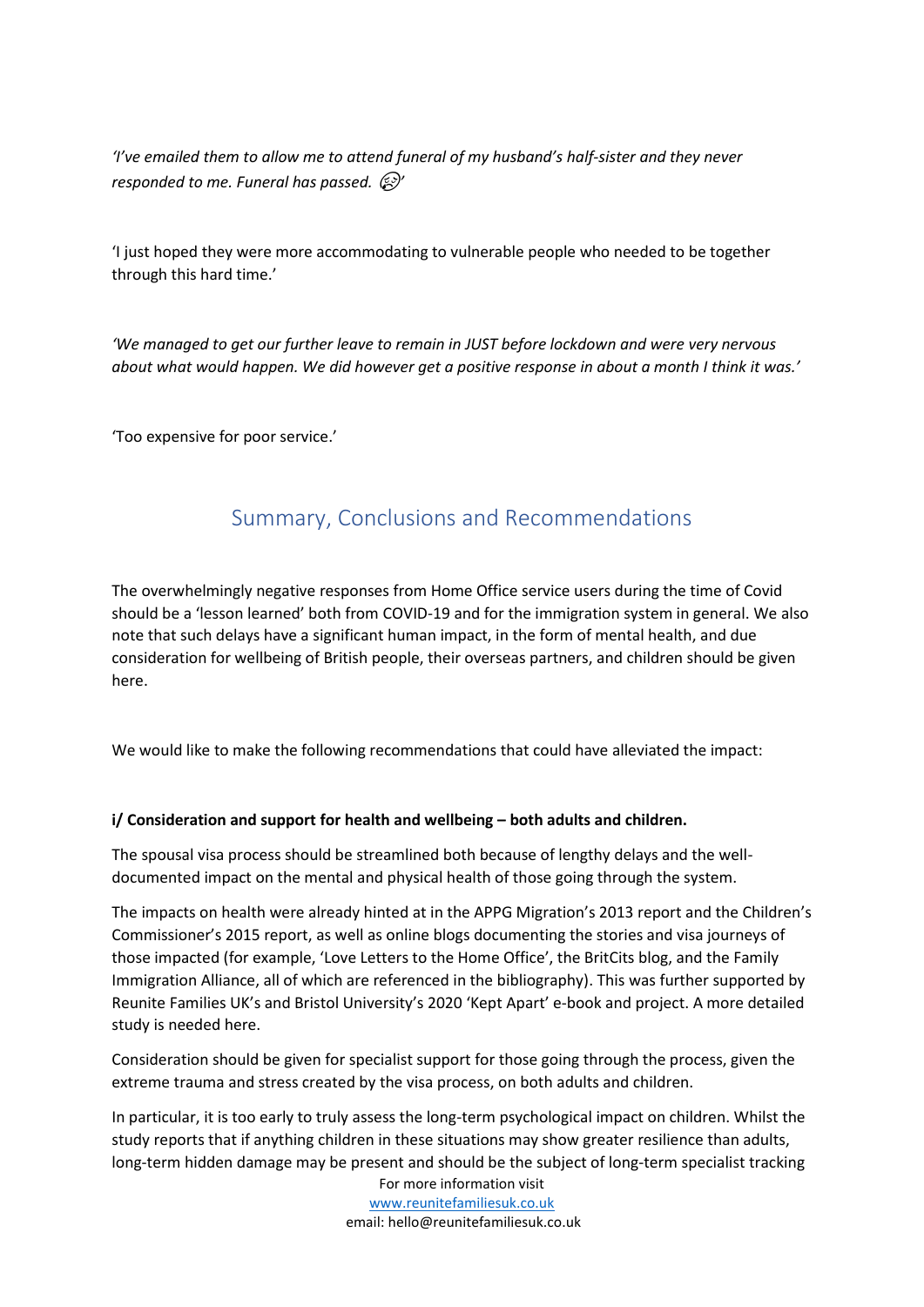and investigation. A child-centred approach would be in line with the Children's Commissioner's report in 2015.

#### **ii/ Economic considerations: costs vs move to customer-focused model.**

These surveys suggest that the economic impact is largely negative (supporting Middlesex University's 2013 findings), with family separation adding a stress factor to people's lives (affecting work performance and in some cases extreme visa costs leading to practical destitution) and also forcing British people into single parenthood and onto benefits. A more detailed study of the economic impact of the MIR is needed here.

Visa costs have spiralled since 2012. These high costs (of around £9000 or more currently for the 5 year spouse visa process, higher for the 10-year and fiancé visa processes) should come with a premium service to match.

The choice seems to be between improving customer service or reducing costs. That nearly half our respondents marked their experience with the Home Office as 'terrible' shows that considerable work needs to be done on customer care here. If on the other hand customer service cannot be improved to premium service level, then ways of reducing costs for applicants and sponsors should be considered, in line with the Children's Commissioner's recommendations in her 2015 report.

#### **iii/ Streamlining and physical evidence/move to online evidence.**

Lengthy delays – with an average family separation time ranging from 3 months to 3 years - have an impact on people's health, with distress reported as key life events (such as family weddings or funerals, or the opportunity for respondents to start families of their own) are missed whilst 'in limbo', and we recommend that ways are investigated to streamline the process further.

In particular, people reported delays due to the need to gather physical evidence (such as bank statements, on paper or stamped – a service many bank branches no longer provide). The evidential requirements should move to match with the online world and indeed banks' own working practices.

Contradictory and conflicting advice also appears to have been given in some cases for example with language tests. This should be looked at as a way of streamlining the process further. We would in particular call for more flexibility around these evidentiary requirements.

#### **iv/ COVID-19 flexibility and public health/lifting NRPF and MIR.**

The pandemic has created a public health crisis unprecedented in living memory.

It is our assertion that the No Recourse to Public Funds requirement has in fact contributed to the risks of this public crisis through pushing those already financially stressed to the brink of destitution. NRPF should be immediately lifted, as called for by the JCWI, CAB, and numerous contributors to the October 2020 Westminster Hall debate

( [https://hansard.parliament.uk/commons/2020-10-08/debates/25e15409-af95-4342-92ab-](https://hansard.parliament.uk/commons/2020-10-08/debates/25e15409-af95-4342-92ab-1a053070314d/WestminsterHall)[1a053070314d/WestminsterHall](https://hansard.parliament.uk/commons/2020-10-08/debates/25e15409-af95-4342-92ab-1a053070314d/WestminsterHall) ).